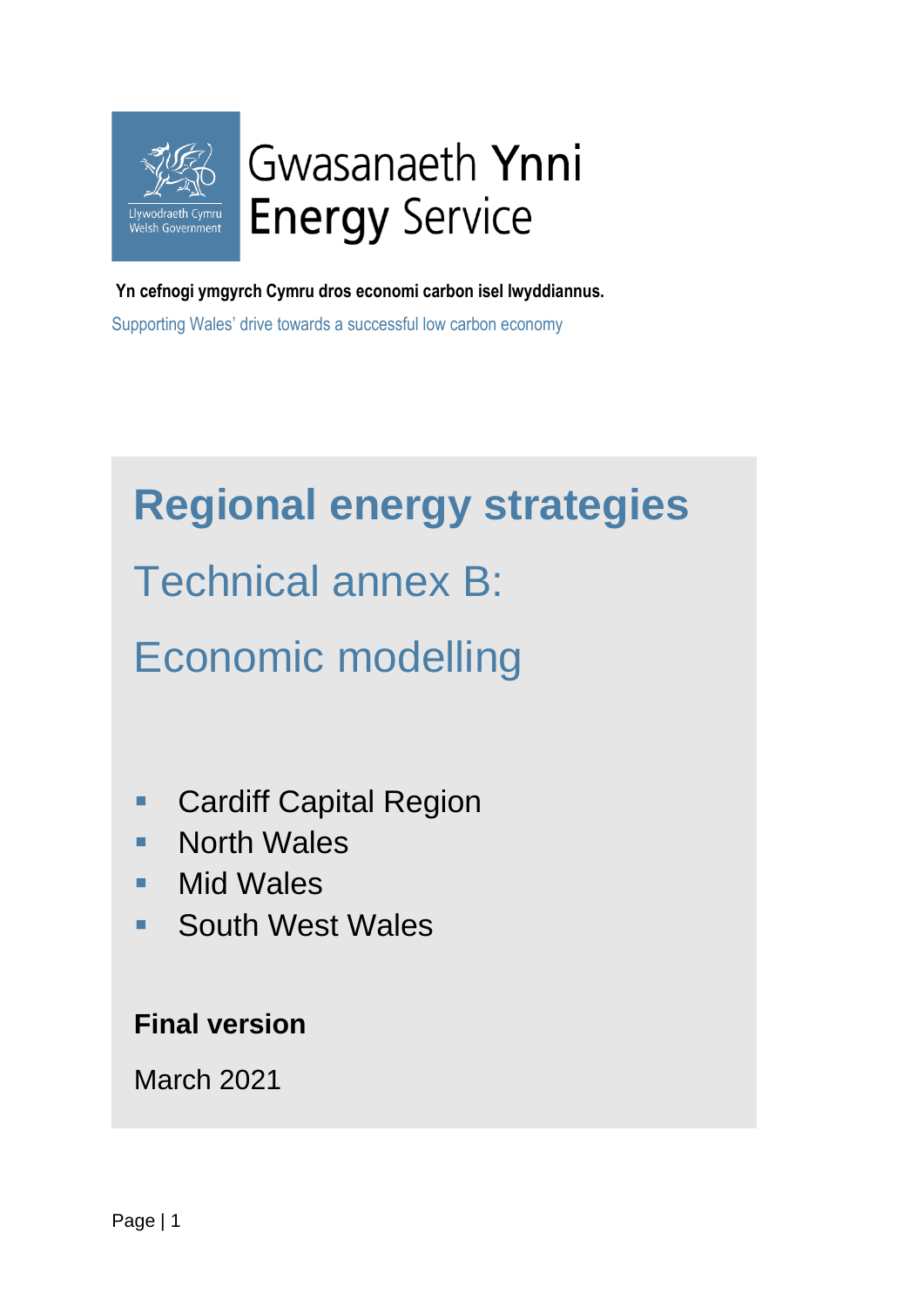## **Contents**

| $1_{-}$        |     |  |
|----------------|-----|--|
|                |     |  |
|                | 1.2 |  |
|                | 1.3 |  |
|                | 1.4 |  |
|                | 1.5 |  |
|                | 1.6 |  |
|                | 1.7 |  |
|                |     |  |
| 2.1            |     |  |
|                | 2.2 |  |
|                | 2.3 |  |
| 3 <sub>1</sub> |     |  |
| 3.1            |     |  |
|                | 3.2 |  |
|                | 3.3 |  |
|                |     |  |
| 4.1            |     |  |
| 4.2            |     |  |
|                | 4.3 |  |
|                |     |  |
|                |     |  |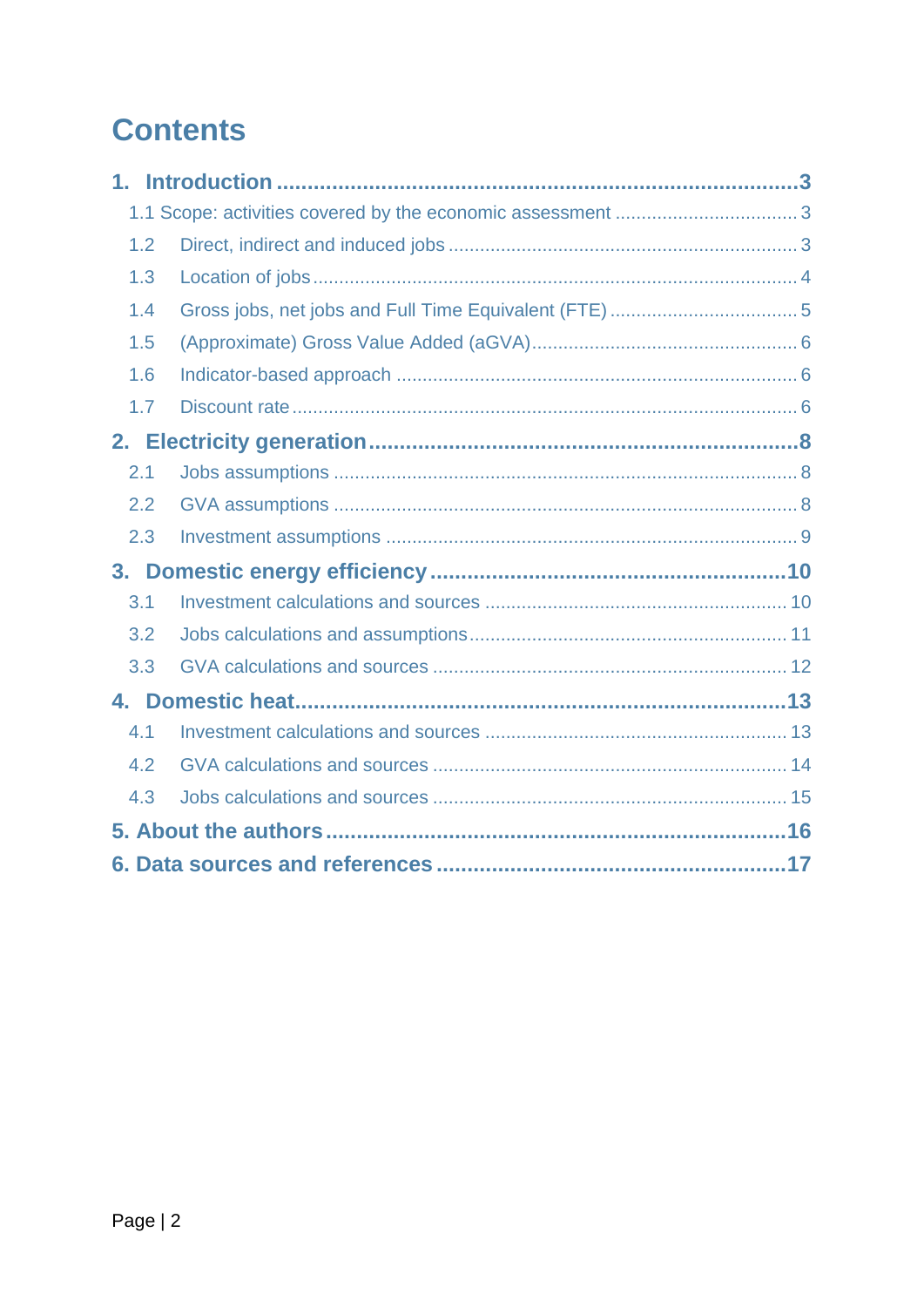### <span id="page-2-0"></span>**1. Introduction**

This technical annex (annex B) provides additional detail on the methodology for the **economic assessment** presented in the regional energy strategies for Cardiff Capital Region, North Wales, Mid Wales and South West Wales.

Technical annex A provides additional detail on the methodology used to produce the **energy modelling** results presented in the regional energy strategies.

All data sources referenced in this technical annex are listed in section 6.

#### <span id="page-2-1"></span>**1.1 Scope: activities covered by the economic assessment**

The economic assessment estimates the jobs, gross value added (GVA), and investment related to the actions detailed in the energy modelling scenarios for the region (see annex A).

The energy modelling covers two scenarios for the future energy system in 2035:

- 1) The **business as usual (BAU) scenario** describes actions that are expected to take place if the region's energy system continues to develop on the current trajectory; and
- 2) The **energy system vision (ESV) scenario** defines a series of actions that puts the region on a pathway towards net zero.

#### <span id="page-2-2"></span>**1.2 Direct, indirect and induced jobs**

We distinguish between 'direct', 'indirect' and 'induced' jobs in the context of the energy system (Figure 1).

**Direct jobs** are typically associated with the design, manufacture, construction, installation, operation and maintenance of equipment required for the energy system transition.

**Indirect jobs** arise in the supply chain of the energy technologies.

**Induced jobs** are the jobs linked to the impact of the energy system transition on wider household income and spending i.e., where savings are made on household energy costs, a household potentially has more available income to spend on other goods and services, generating jobs in other sectors producing those goods and services.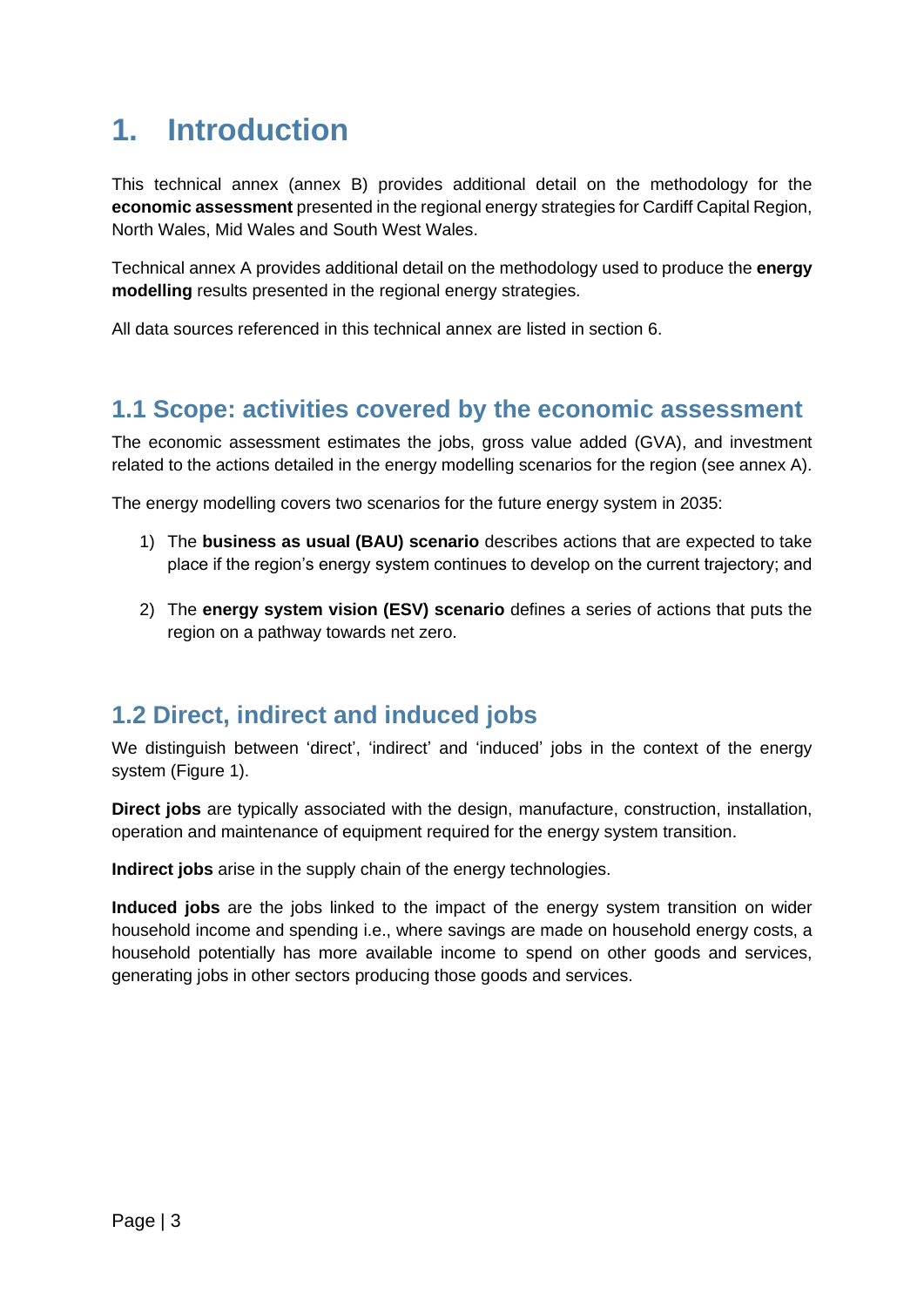



#### <span id="page-3-0"></span>**1.3 Location of jobs**

It is not possible to specify exactly where the various types of jobs will be located, geographically. Some jobs are likely to be located in the Cardiff Capital Region and other jobs may be held by people based outside of the region.

Our methodology focuses on direct jobs, a greater proportion of which are considered likely to be located in the region than indirect or induced jobs.

The experience of Wales to date has been that many electricity generation jobs are held by those living outside of the region (e.g., manufacturing jobs associated with making solar panels in Asia). This contrasts with energy efficiency jobs which are often held by local residents who provide services to the surrounding area (e.g., an installation job for a local heating technology expert).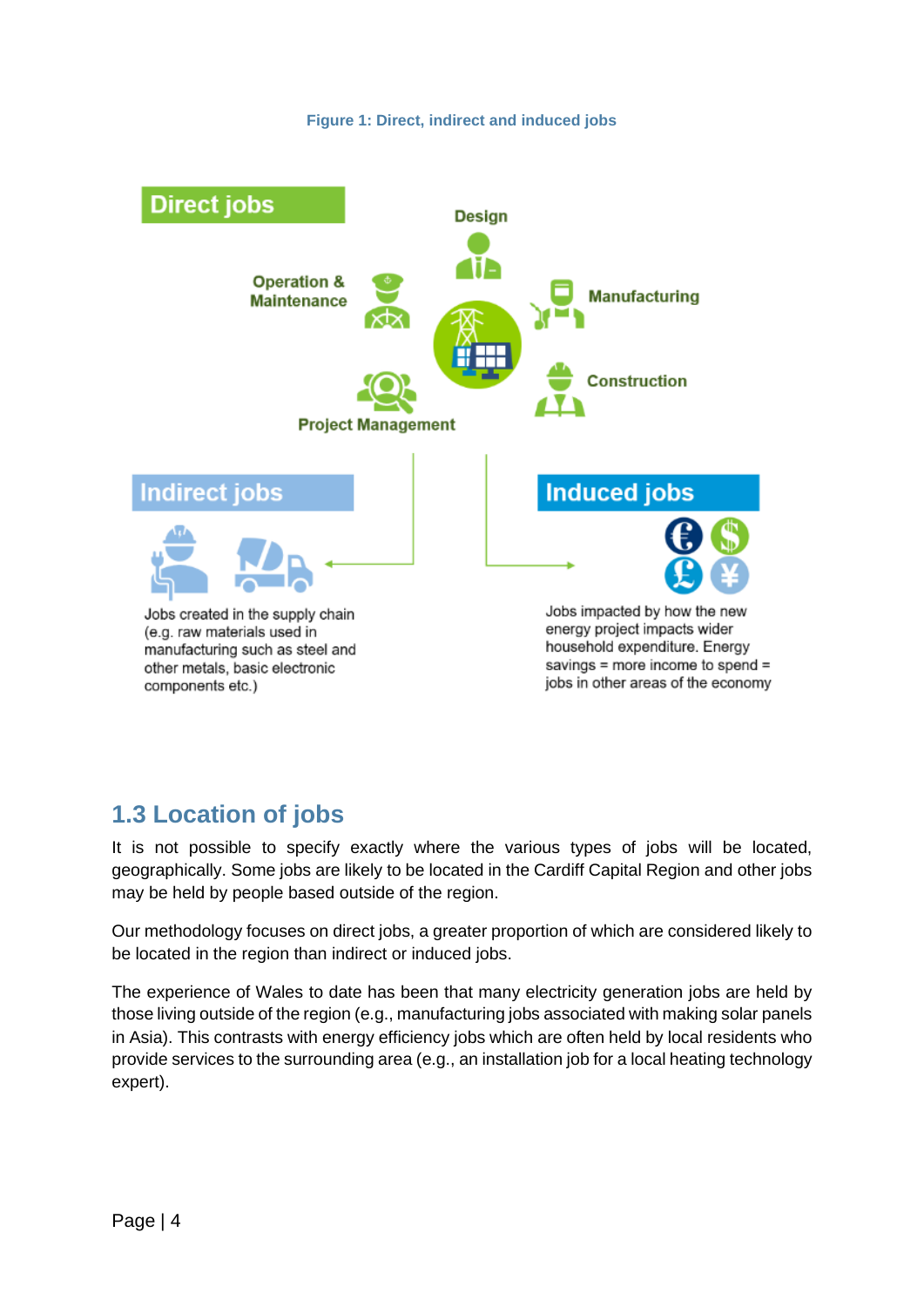### <span id="page-4-0"></span>**1.4 Gross jobs, net jobs and Full Time Equivalent (FTE)**

**Gross jobs** are the direct jobs related to a specific project or intervention.

**Net jobs** reflect the net impact of the job gains alongside the job losses associated with transitioning from one technology to another.

Where possible, we present 'net jobs', in line with the best practice for economic impact assessment. The only case where this was not possible, due to limited data availability, was for the jobs associated with low carbon heating technologies; these are presented as 'gross iobs'.

To determine net jobs from gross jobs figures, the number of 'displaced' jobs are subtracted from the 'total' jobs in a given year. This method was used to try to better estimate the specific effects in a regional geography.

Some jobs associated with the energy transition will be **short term jobs** and others will be **long term jobs**. We deal with this by defining jobs in terms of **Full Time Equivalents** (FTE), wherever data allows. This is derived from the number and duration of jobs and the lifetime of the technology (Figure 2).

#### **Figure 2: Calculating Full Time Equivalent jobs**

#### **Technology lifetime: 15 years**

#### 30 construction jobs lasting 6 months:  $30*0.5/15 = 1$  FTE



3 operation jobs lasting 15 years:  $3*15/15 = 3$  FTE



FTE jobs:

**Total jobs: 4 FTE** 



Number of jobs x duration of job (years) Technology lifetime (years)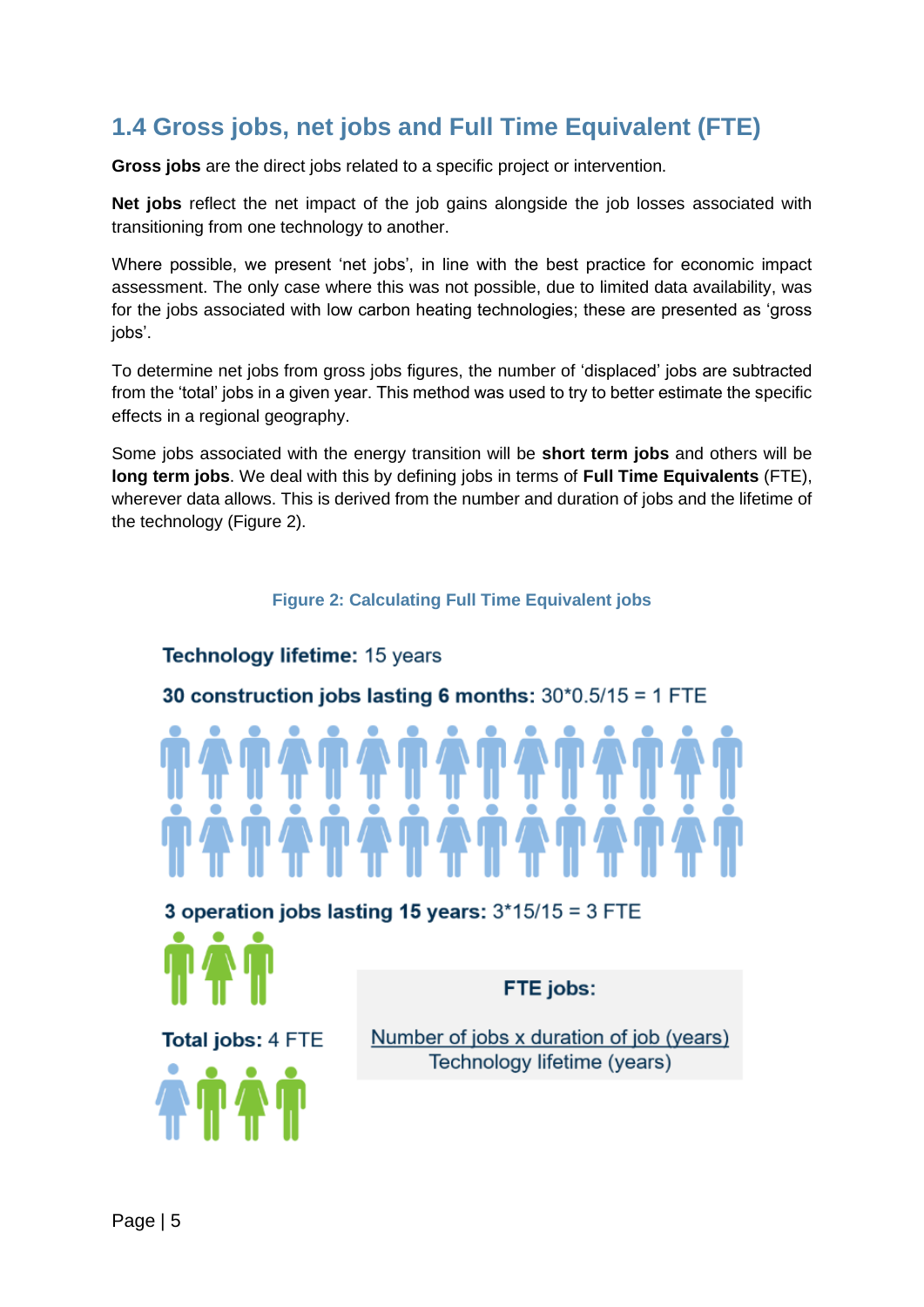### <span id="page-5-0"></span>**1.5 (Approximate) Gross Value Added (aGVA)**

We use the following definition for **approximate gross value added** (aGVA):

*"…the amount that individual businesses, industries or sectors contribute to the economy.*

*Generally, this is measured by the income generated by the business, industry or sector less their intermediate consumption of goods and services used up in order to produce their output, labour costs (for example, wages and salaries) and an operating surplus (or loss)."*

Source: Office for National Statistics (Source 01)

#### <span id="page-5-1"></span>**1.6 Indicator-based approach**

The energy modelling is a key input for the economic assessment. The energy modelling considers different areas of the energy system [\(Table 1\)](#page-6-0).

We have used an **indicator-based approach** to estimate the job creation, GVA and investment associated with 'business as usual' and the 'energy system vision'. This involves reviewing literature to identify the most appropriate benchmarks such as jobs per megawatt (MW), or GVA per employee. These benchmarks are then applied to the energy model outputs.

#### <span id="page-5-2"></span>**1.7 Discount rate**

**'Discounting'** is a method for comparing current costs and benefits with future costs and benefits. This is done by converting the values of costs and benefits in different time periods into a comparable 'present value', by applying a 'discount rate' to future costs and benefits.

We have applied a **discount rate of 3.5%** to technology costs and GVA calculations, where appropriate in the economic analysis. This aligns with HM Treasury Green Book guidelines (Source 02).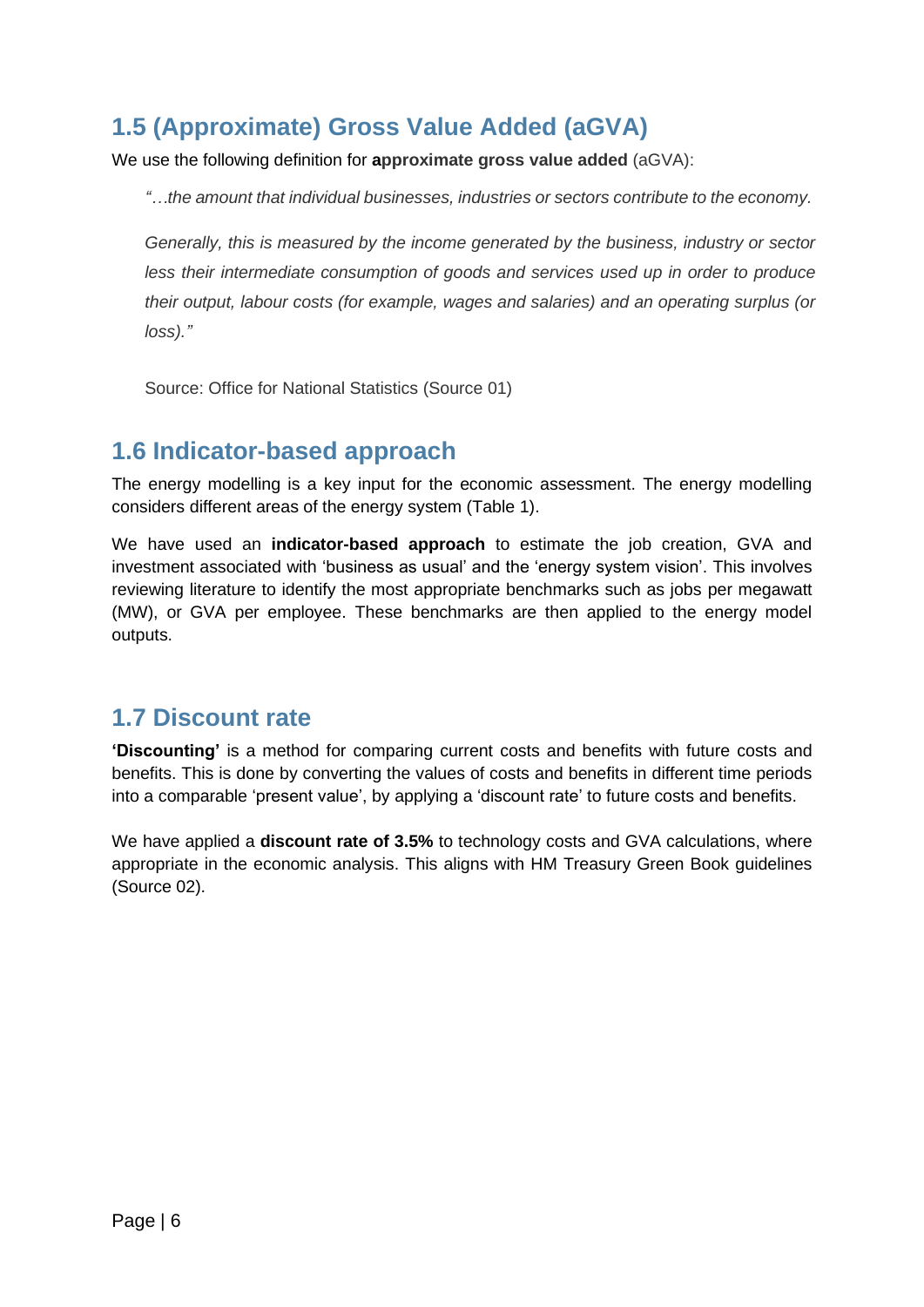<span id="page-6-0"></span>

| Table 1: Energy modelling areas, description of inputs, and which areas are assessed for<br>economic impact |                                                                                                                                                                                                                                                                                                                                                         |                                        |  |  |
|-------------------------------------------------------------------------------------------------------------|---------------------------------------------------------------------------------------------------------------------------------------------------------------------------------------------------------------------------------------------------------------------------------------------------------------------------------------------------------|----------------------------------------|--|--|
| <b>Energy modelling area</b>                                                                                | <b>Description of energy modelling inputs (for</b><br>2020-2035)                                                                                                                                                                                                                                                                                        | Included in<br>economic<br>assessment? |  |  |
| <b>Electricity generation</b>                                                                               | Installed capacity (MW) and electricity generation<br>(gigawatt-hours per year - GWhpa) by technology                                                                                                                                                                                                                                                   | Yes                                    |  |  |
| <b>Domestic energy</b><br>efficiency                                                                        | • Number of homes in each Energy<br>Performance Certificate (EPC) rating<br>Estimated number of energy efficiency<br>measures required to achieve a shift to higher<br><b>EPC</b> homes<br>• Change in thermal demand of existing homes<br>• Change in thermal demand of new homes<br>Change in non-heat electricity use (e.g.<br>appliances, lighting) | Yes                                    |  |  |
| <b>Domestic heat</b>                                                                                        | Number of homes using each heating technology                                                                                                                                                                                                                                                                                                           | Yes                                    |  |  |
| <b>Commercial and</b><br>industrial energy<br>consumption                                                   | Changes in commercial and industrial energy<br>consumption by fuel                                                                                                                                                                                                                                                                                      | $No*$                                  |  |  |
| <b>Road transport</b>                                                                                       | Changes in vehicle numbers and type                                                                                                                                                                                                                                                                                                                     | $No**$                                 |  |  |

**\*Commercial and industrial energy consumption:** The energy modelling inputs are insufficient to estimate jobs, GVA, or investment. The energy modelling impacts do not allow us to identify energy efficiency impacts from other factors influencing energy demand change, such as the macroeconomic assumptions underpinning the future energy scenarios.

**\*\*Road transport:** There was insufficient data to relate the uptake of EVs in the region with impact on jobs, GVA and investment. As such, road transport has not been assessed.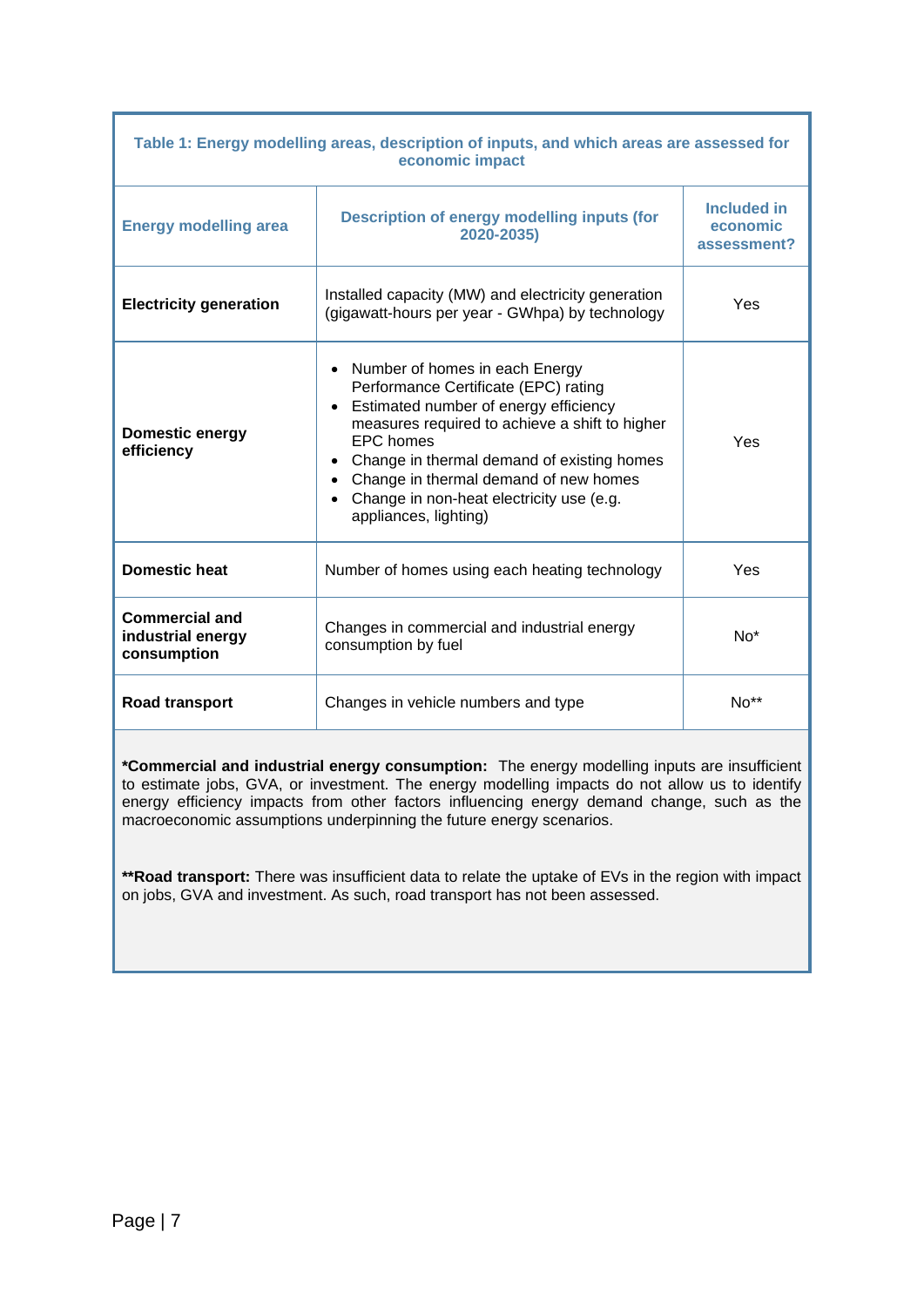## <span id="page-7-0"></span>**2. Electricity generation**

#### <span id="page-7-1"></span>**2.1 Jobs assumptions**

To estimate the number of jobs associated with each scenario in the energy modelling, a benchmark of either jobs per installed capacity (per megawatt, MW) or jobs per annual energy generation (GWhpa) is applied, depending on whichever benchmark is available (Table 2).

| Table 2: Assumption: Electricity asset gross jobs benchmarks                                                    |           |                                                     |               |  |
|-----------------------------------------------------------------------------------------------------------------|-----------|-----------------------------------------------------|---------------|--|
| Average gross direct jobs per                                                                                   |           | <b>Jobs per installed capacity</b><br>or generation |               |  |
| <b>Anaerobic digestion</b>                                                                                      | <b>MW</b> | 2.926                                               | 03            |  |
| <b>Biomass electricity and CHP</b>                                                                              | GWhpa     | 0.25                                                | 04            |  |
| Landfill gas                                                                                                    | GWhpa     | 0.6                                                 | 04            |  |
| <b>Offshore wind</b>                                                                                            | <b>MW</b> | 1.144                                               | 05            |  |
| <b>Onshore wind</b>                                                                                             | GWhpa     | 0.5                                                 | 04            |  |
| <b>Solar PV</b>                                                                                                 | GWhpa     | 1.75                                                | 04            |  |
| <b>Nuclear</b>                                                                                                  | GWhpa     | 0.18                                                | 06            |  |
| <b>Energy from waste</b>                                                                                        | <b>MW</b> | 2.926                                               | 05            |  |
| <b>Hydropower</b>                                                                                               | GWhpa     | 0.25                                                | 04            |  |
| <b>Tidal stream</b>                                                                                             | <b>MW</b> | 1.408                                               | 03            |  |
| Wave                                                                                                            | <b>MW</b> | 1.408                                               | 03            |  |
| <b>Tidal lagoon</b>                                                                                             | <b>MW</b> | 1.408                                               | 03            |  |
| Coal                                                                                                            | GWhpa     | 0.15                                                | 04            |  |
| Gas                                                                                                             | GWhpa     | 0.12                                                | 04            |  |
| the contract of the contract of the contract of the contract of the contract of the contract of the contract of |           |                                                     | $\sim$ $\sim$ |  |

Note: For source 4, estimates are taken from charts in the UKERC study; tables with exact figures were not provided.

### <span id="page-7-2"></span>**2.2 GVA assumptions**

To estimate the GVA related to the energy generation projects and activities, we build on the jobs estimates and apply a GVA/ employee benchmark (Table 3).

| Table 3: Assumption: GVA/ employee for 'Production of electricity'                                       |          |               |  |
|----------------------------------------------------------------------------------------------------------|----------|---------------|--|
| Approximate gross value added at basic prices <sup>1</sup> /<br>Total employment average during the year |          | <b>Source</b> |  |
| $2008 - 2017$ average                                                                                    | £157.198 | 08            |  |

<sup>1</sup> Eurostat defines '**basic price'** as *'the amount receivable by the producer from the purchaser for a unit of a good or service produced as output minus any tax payable, and plus any subsidy receivable, by the producer as a consequence of its production or sale. It excludes any transport charges invoiced separately by the producer'* (Source 07).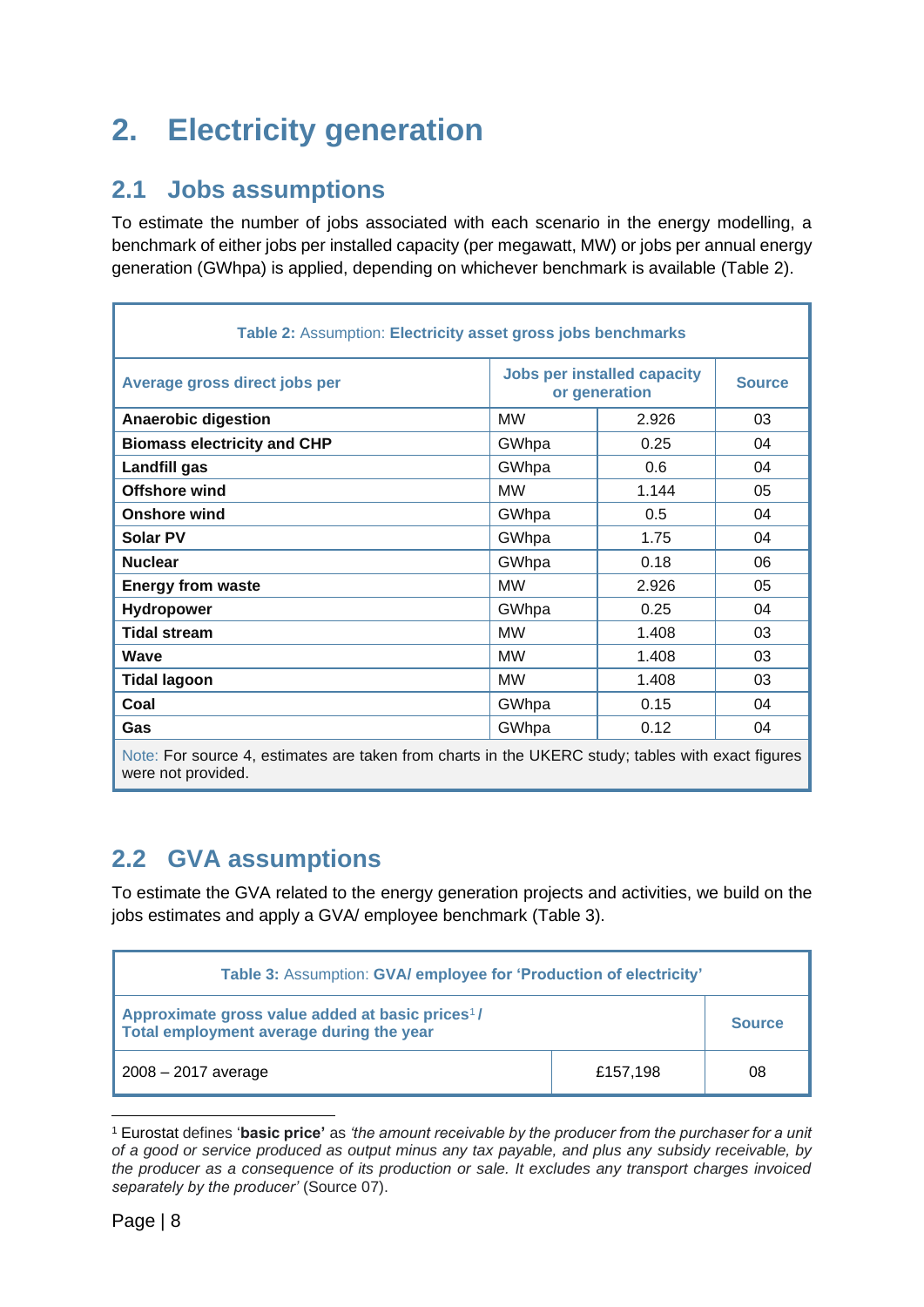### <span id="page-8-0"></span>**2.3 Investment assumptions**

To calculate the investment related to the electricity generation asset changes described by the energy modelling, we have applied a benchmark which combines pre-development and construction costs/ installed capacity to new generation.

The BEIS 2016 report 'Electricity Generation Costs' (Source 09*)* provided cost data for all technology areas except for tidal lagoon. Due to limited data on tidal lagoon costs, we have referenced the BEIS TLP Tidal Lagoon Programme: Factsheet (Source 10).

There is a slight mismatch in the structure of the energy model inputs compared to the main data source. The energy model inputs provide the year that energy generation comes online, however the base data relates to the year the project is commissioned. Acknowledging this, we have applied the discount factor to an estimated year the project is commissioned, and we match the estimated year of commission with the appropriate BEIS costs for that year. However, when it comes to interpretation this means that we present the total investment costs, but we do not break these costs down by year.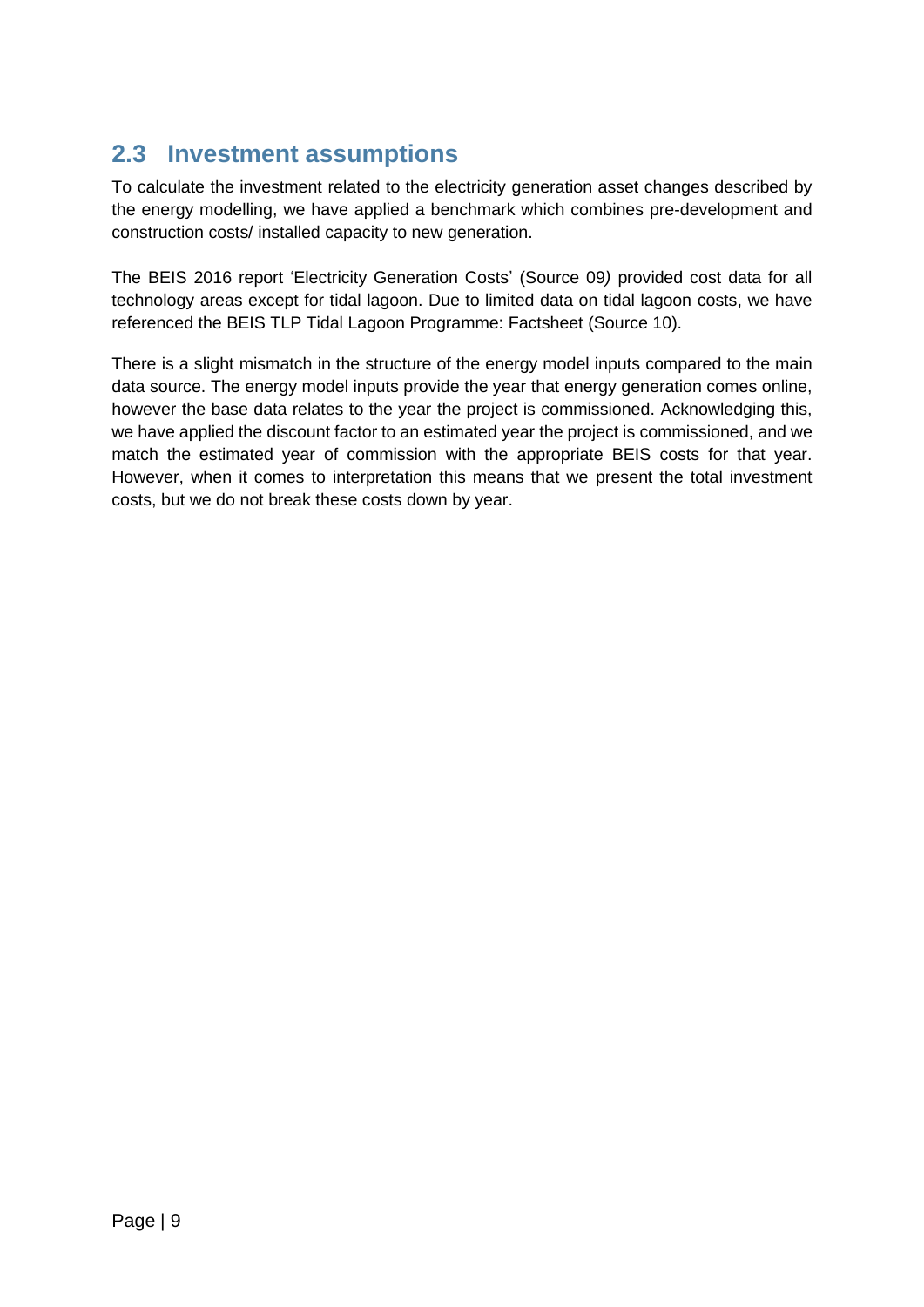### <span id="page-9-0"></span>**3. Domestic energy efficiency**

#### <span id="page-9-1"></span>**3.1 Investment calculations and sources**

To estimate the investment required, the average installed cost per dwelling for each measure was applied to the number of dwellings implementing the measure in a given year (Table 4).

| Table 4: Assumptions: Installed cost per dwelling for energy efficiency measures |         |               |  |
|----------------------------------------------------------------------------------|---------|---------------|--|
| <b>Measure</b>                                                                   | £       | <b>Source</b> |  |
| 50 mm internal or external wall insulation                                       | £8,500  |               |  |
| Add additional 80 mm jacket to hot water cylinder                                | £50     |               |  |
| Cavity wall insulation                                                           | £900    |               |  |
| Draughtproof single-glazed windows                                               | £5,000  |               |  |
| Flat roof insulation                                                             | £400    |               |  |
| Floor insulation                                                                 | £ 2,500 |               |  |
| Flue gas heat recovery device in conjunction with boiler                         | £800    |               |  |
| High performance external doors                                                  | £500    |               |  |
| Hot water cylinder thermostat                                                    | £50     |               |  |
| Increase hot water cylinder insulation                                           | £50     |               |  |
| Increase loft insulation to 270 mm                                               | £400    | 11            |  |
| Insulate hot water cylinder with 80 mm jacket                                    | £ 50    |               |  |
| Low energy lighting for all fixed outlets                                        | £ 225   |               |  |
| Replace single glazed windows with low-E double glazing                          | £5,000  |               |  |
| Replacement glazing units                                                        | £5,000  |               |  |
| Room-in-roof insulation                                                          | £400    |               |  |
| Secondary glazing to single glazed windows                                       | £5,000  |               |  |
| Solid floor insulation                                                           | £3,000  |               |  |
| Suspended floor insulation                                                       | £ 2,000 |               |  |
| Time and temperature zone control                                                | £ 250   |               |  |
| Upgrade heating controls                                                         | £ 250   |               |  |

Note: Source 11 did not include prices per dwelling for three types of energy efficiency measures. We did not find peer reviewed sources for these measures. Instead, we relied on websites that are commonly consulted by households to obtain price information [\(Table 5\)](#page-10-1).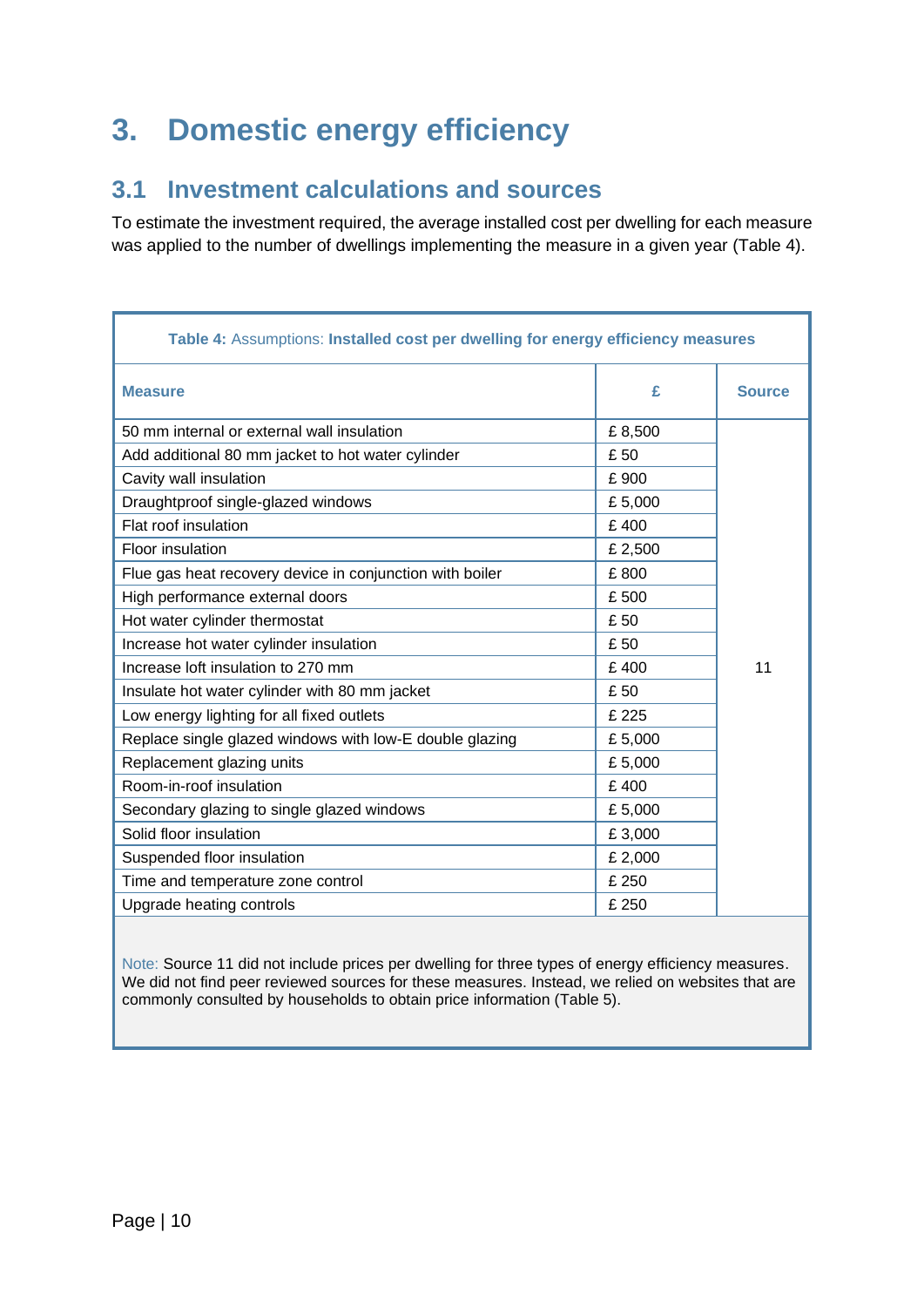<span id="page-10-1"></span>

| Table 5: Assumptions: Price per dwelling for domestic energy efficiency measures |        |               |  |
|----------------------------------------------------------------------------------|--------|---------------|--|
| <b>Measure</b>                                                                   | £      | <b>Source</b> |  |
| Flue gas heat recovery device in conjunction with boiler                         | £800   | 12            |  |
| Low energy lighting for all fixed outlets*                                       | £225   | 13            |  |
| Heat recovery system for mixer showers /<br>waste water heat recovery systems    | £1.000 | 14            |  |
| * assumes 30 light bulbs per home                                                |        |               |  |

### <span id="page-10-0"></span>**3.2 Jobs calculations and assumptions**

To calculate the jobs associated with the energy efficiency measures installed in dwellings, we applied a benchmark for gross jobs/ investment [\(Table 6\)](#page-10-2). Because a net jobs/investment benchmark is not available, a net job: gross job ratio is applied as shown in Table 7. This accounts for the reduction in jobs associated with a reduction in energy and electricity production.

<span id="page-10-2"></span>

| Table 6: Assumptions: Gross jobs/ investment for average home weatherization<br>(weatherproofing) and commercial retrofits |      |               |  |
|----------------------------------------------------------------------------------------------------------------------------|------|---------------|--|
|                                                                                                                            |      | <b>Source</b> |  |
| Direct jobs/\$USD million                                                                                                  | 4.55 | 15            |  |
| Direct jobs/£GBP million <sup>2</sup>                                                                                      | 6.69 | $15 - 16$     |  |
| Note: The gross jobs/investment benchmark does not include long term operation and                                         |      |               |  |

maintenance jobs. However, it is considered to be the most robust source available and we expect the long-term jobs associated with the energy efficiency measures described to be minimal.

| Table 7: Assumption: Domestic energy efficiency jobs:<br>Net jobs as a percentage of gross jobs |                       |               |  |
|-------------------------------------------------------------------------------------------------|-----------------------|---------------|--|
| <b>Type of jobs</b>                                                                             | <b>Jobs/ £million</b> | <b>Source</b> |  |
| Net energy efficiency jobs (including indirect and induced)                                     | 10                    | 04            |  |
| Gross energy efficiency jobs (including indirect and induced)                                   | 14                    | 04            |  |
| Net jobs as a percentage of gross jobs (calculated)                                             | 71%                   | Table 7       |  |

<sup>2</sup> OECD 2019 purchasing power parities comparing US and UK currency of 0.68 was applied to convert USD to GBP (Source 16).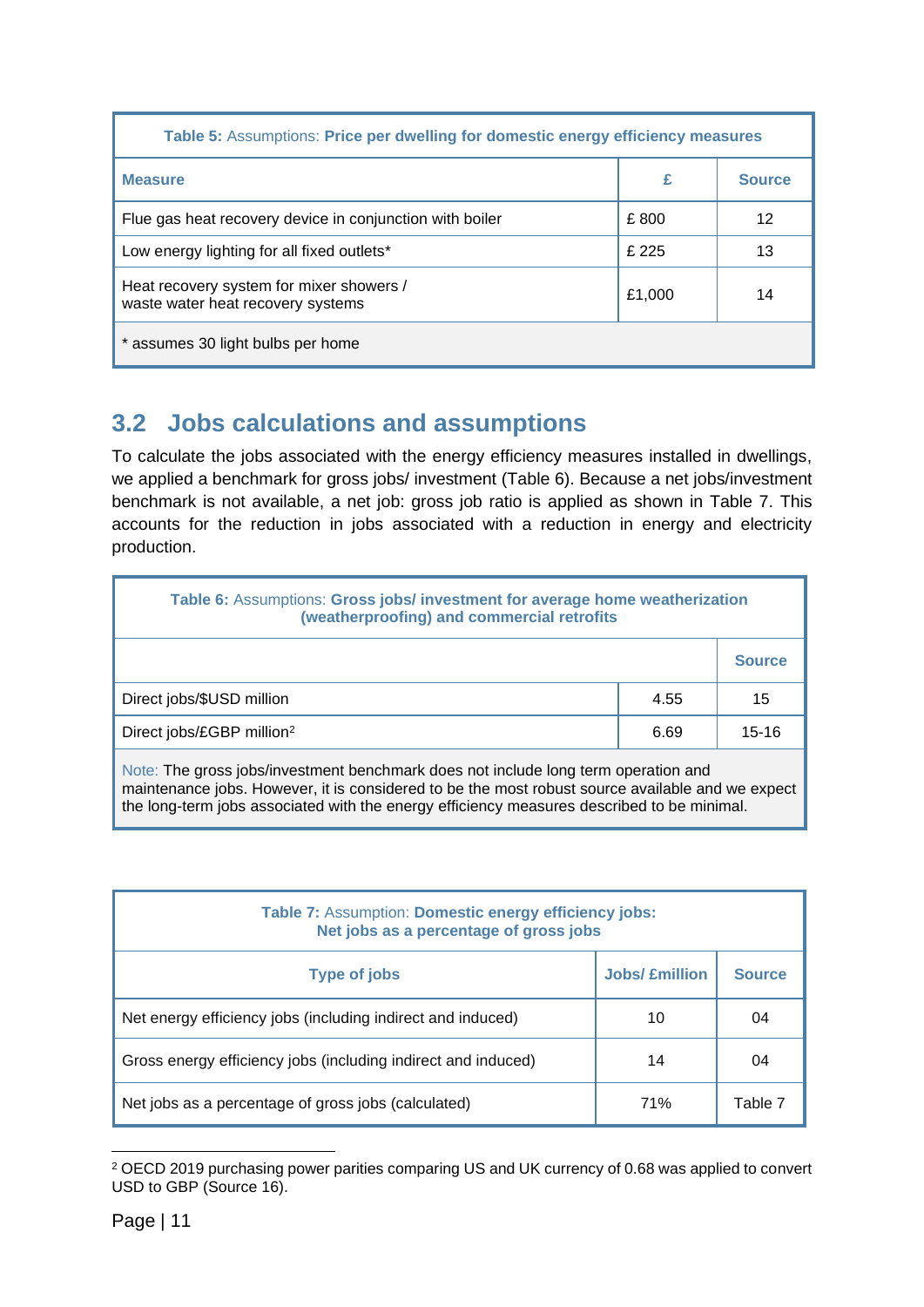#### <span id="page-11-0"></span>**3.3 GVA calculations and sources**

To estimate the GVA related to these energy efficiency measures, we apply a GVA/ employee benchmark to the jobs estimates (Table 8).

| Table 8: Assumption: GVA/ employee for 'Construction' and 'Manufacturing'*                                                                                                                                                                                                                                                                                                                                                                                                                                                                      |         |          |  |
|-------------------------------------------------------------------------------------------------------------------------------------------------------------------------------------------------------------------------------------------------------------------------------------------------------------------------------------------------------------------------------------------------------------------------------------------------------------------------------------------------------------------------------------------------|---------|----------|--|
| Approximate gross value added at basic prices/<br>Total employment average during the year                                                                                                                                                                                                                                                                                                                                                                                                                                                      |         |          |  |
| $2008 - 2017$ average                                                                                                                                                                                                                                                                                                                                                                                                                                                                                                                           | £59,350 | 07.17-18 |  |
| *We recognise that there is not a 'perfect' match between energy efficiency activities and the<br>standard industrial classification (SIC) codes used in the Annual Business Survey (ABS) (Source<br>17). The Office for National Statistics Low Carbon Renewable Economy (LCREE) data set (Source<br>18) places most jobs associated with LCREE in the construction (36% of jobs) or manufacturing<br>sectors (37% of jobs). As such this assessment combined and averaged overall construction and<br>manufacturing SIC figures from the ABS. |         |          |  |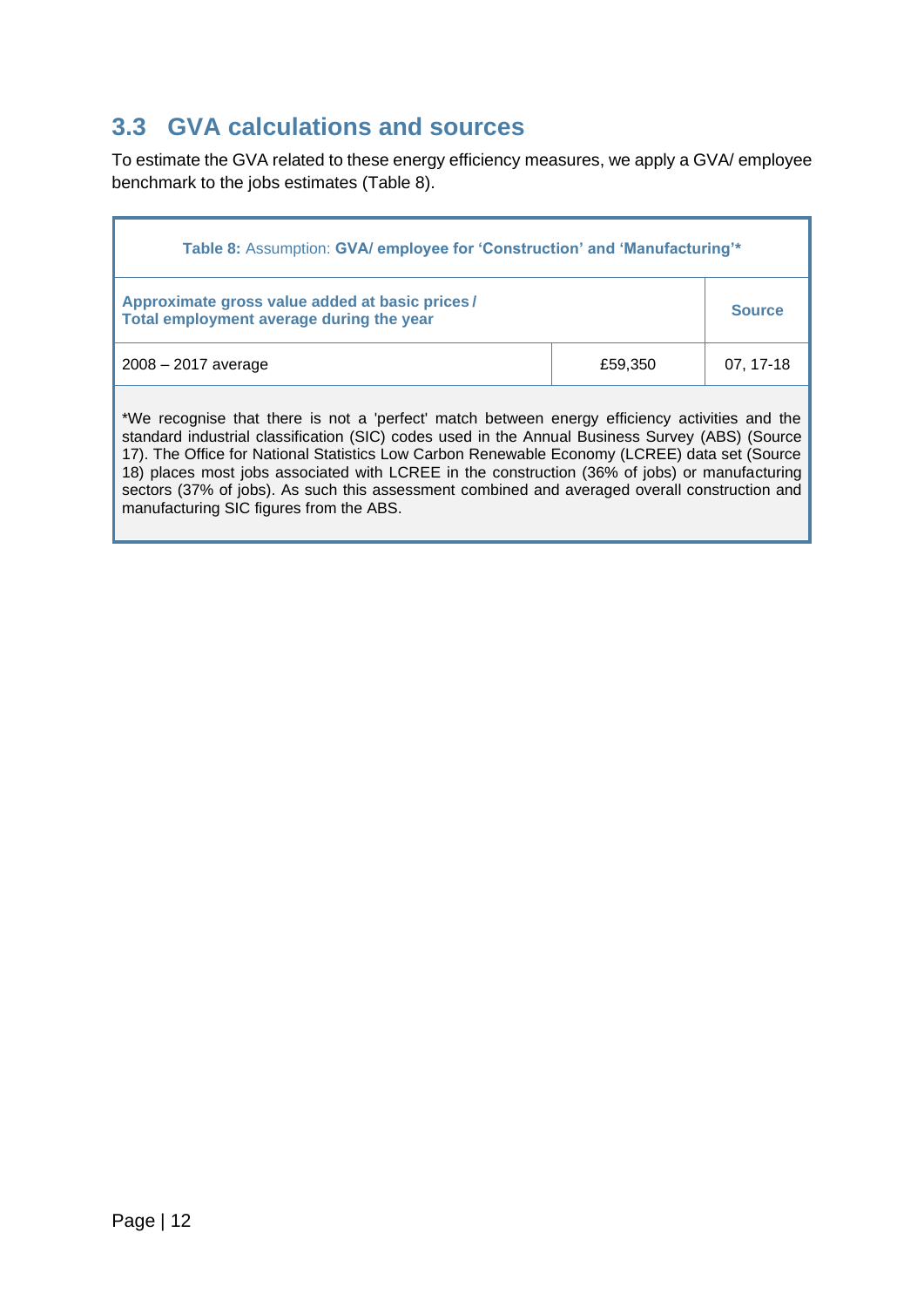### <span id="page-12-0"></span>**4. Domestic heat**

#### <span id="page-12-1"></span>**4.1 Investment calculations and sources**

We calculate the investment related to heat network and non-heat network heating technologies differently due to data availability. For non-heat network technologies, an average capital and installation cost per dwelling is applied to the dwellings that have switched to that technology in a given year. [Table 8](#page-12-2) below shows the costs and sources used.

<span id="page-12-2"></span>

| <b>Table 8: Assumptions:</b><br>Non-heat network capex and installation costs per dwelling |                                                      |               |  |  |
|--------------------------------------------------------------------------------------------|------------------------------------------------------|---------------|--|--|
| <b>Technology</b>                                                                          | <b>Capex and installation</b><br>costs/ dwelling (£) | <b>Source</b> |  |  |
| Mains gas boiler                                                                           | £2,656                                               | 19            |  |  |
| Hybrid heat pump (HHP)                                                                     | £6,500                                               | 20            |  |  |
| Oil boiler                                                                                 | £3,056                                               | 19            |  |  |
| Liquid petroleum gas (LPG) boiler                                                          | £1,800                                               | 21            |  |  |
| <b>Bio LPG boiler</b>                                                                      | £1,800*                                              | 21            |  |  |
| Biomass boiler                                                                             | £14,700                                              | 22            |  |  |
| Radiant electric heaters                                                                   | £153                                                 | 23            |  |  |
| Air source heat pump (ASHP)                                                                | £9,005                                               | 24            |  |  |
| Ground source heat pump (GSHP)                                                             | £14,931                                              | 24            |  |  |
| * Due to lack of data, bio LPG boilers assumed to be the same price as LPG boiler          |                                                      |               |  |  |

For heat networks, investment costs are estimated based on both thermal demand of the connected homes as well as the number of homes connected. This is due to data availability of different heat network capital costs [\(Table 9](#page-12-3) and [Table](#page-13-1) **[10](#page-13-1)**). Table 12 sets out the heat network distribution losses and operating hours assumptions.

<span id="page-12-3"></span>

| <b>Table 9: Assumptions:</b><br>Heat network generation plant capital costs per capacity |                    |               |  |
|------------------------------------------------------------------------------------------|--------------------|---------------|--|
| <b>Type</b>                                                                              | <b>Capex £/ MW</b> | <b>Source</b> |  |
| Gas heat network                                                                         | £844,000           |               |  |
| Biomass heat network                                                                     | £410,508           | 25            |  |
| <b>GSHP</b> heat network                                                                 | £1,500,000         |               |  |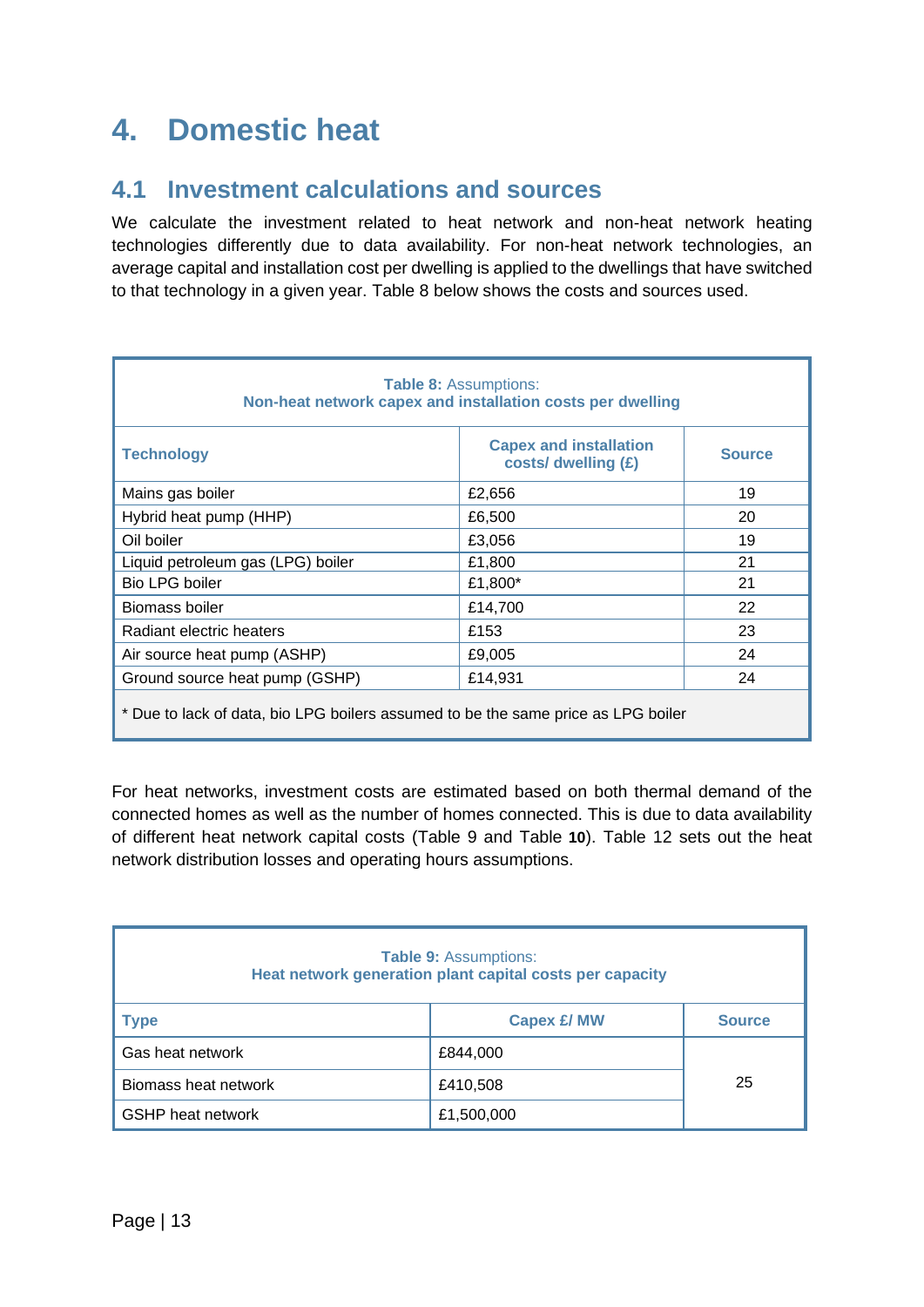<span id="page-13-1"></span>

| Table 10: Assumptions: Heat network heat interface unit (HIU) and distribution pipework<br>costs per dwelling |                     |               |  |  |
|---------------------------------------------------------------------------------------------------------------|---------------------|---------------|--|--|
| Heat network other plant and equipment                                                                        | Capex/ dwelling (£) | <b>Source</b> |  |  |
| Domestic HIUs                                                                                                 | £2,000              | 25            |  |  |
| Distribution network investment costs                                                                         | £1,624              | 26            |  |  |
| Total per dwelling costs                                                                                      | £3,624              | Table 11      |  |  |

| Table 11: Assumptions: Heat network distribution losses and operating hours |                   |               |
|-----------------------------------------------------------------------------|-------------------|---------------|
| <b>Parameter</b>                                                            | <b>Assumption</b> | <b>Source</b> |
| Heat network distribution losses                                            | 10%               | 27            |
| Average heat network operating hours per year                               | 5,000 hours/year  | 28            |

#### <span id="page-13-0"></span>**4.2 GVA calculations and sources**

To estimate the GVA related to domestic heating measures, we build on the investment estimates and apply a GVA/ turnover benchmark for non-heat network technologies (Table 13) and a GVA/ capex benchmark for heat network technologies (Table 14).

Turnover is a sufficient estimation for non-heat network heat technologies as they are more likely to be purchased in the year of installation. Heat networks differ in this regard because high capital costs must be recovered over a long period of time. As such, we consider GVA/ capital a more appropriate benchmark for heat networks.

| Table 13: Assumption: GVA/ turnover for 'Manufacture of gas; distribution of gaseous fuels<br>through mains' |       |        |
|--------------------------------------------------------------------------------------------------------------|-------|--------|
| Approximate gross value added at basic prices/<br><b>Total turnover</b>                                      |       | Source |
| $2008 - 2017$ average                                                                                        | 0.317 | 07-08  |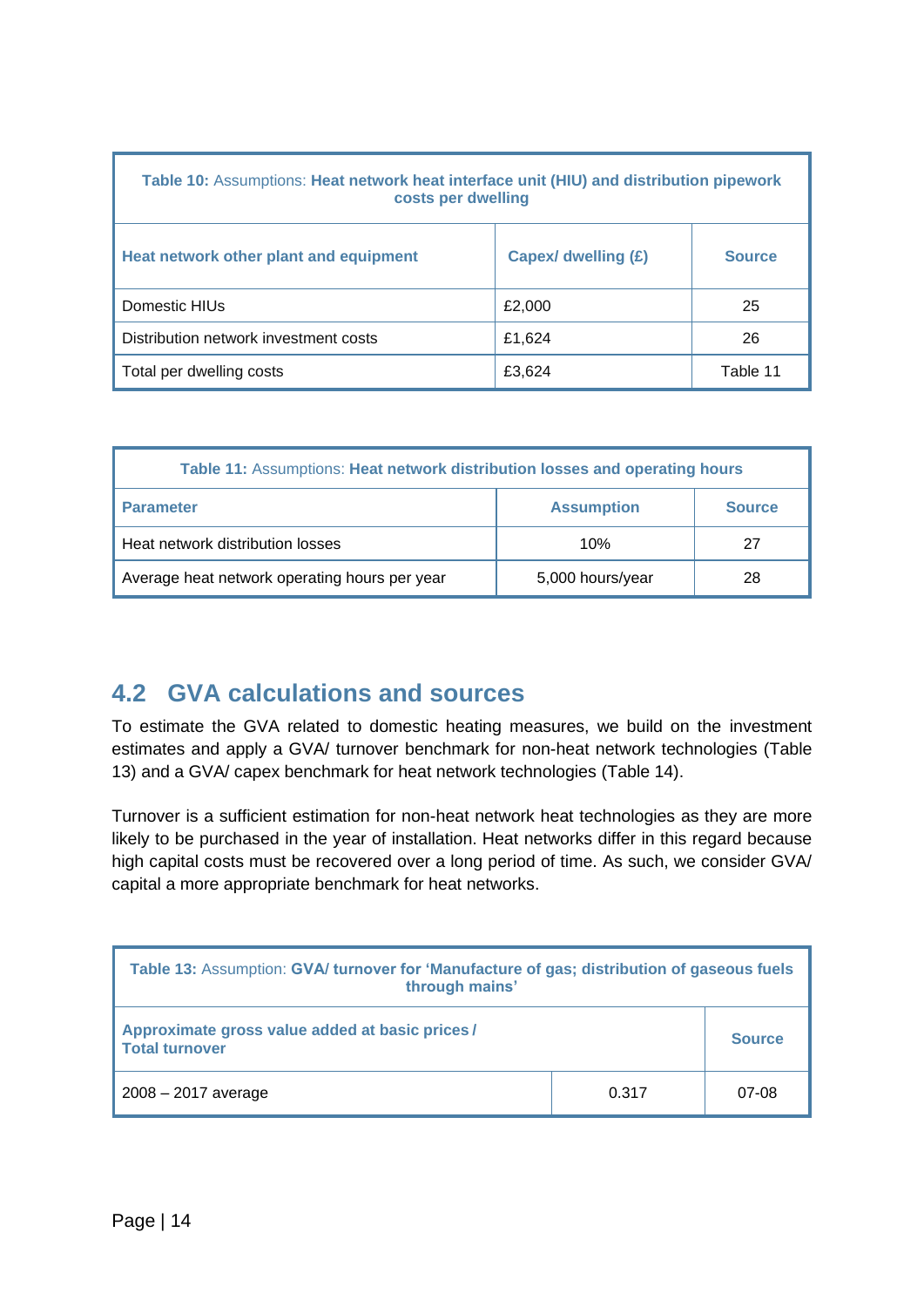| Table 14: Assumption: GVA/ Total capital expenditure for 'Manufacture of gas; distribution of<br>gaseous fuels through mains' |      |        |
|-------------------------------------------------------------------------------------------------------------------------------|------|--------|
| Approximate gross value added at basic prices/<br><b>Total capital expenditure</b>                                            |      | Source |
| $2008 - 2017$ average                                                                                                         | 3.35 | 07-08  |

#### <span id="page-14-0"></span>**4.3 Jobs calculations and sources**

Estimating jobs related to heating technologies is limited significantly by lack of data. Net job benchmarks are not available and robust benchmarks for the traditional heating technologies, such as gas and coal boilers, are not available. As such, this analysis focuses on estimating the gross jobs associated with the transition to low carbon heating technologies.

Employment associated with low carbon heating is substantially less studied than jobs associated with low carbon electricity or energy efficiency. Should more studies on low carbon heating jobs be released, we would be able to compare benchmarks and increase the level of confidence as they relate to these results. As with investment and GVA, our approaches differ for heat network and non-heat network technologies (Tables 15 and 16).

| <b>Table 12: Assumptions:</b><br>Non-heat network low carbon technology jobs/£ million turnover |                      |               |                      |               |
|-------------------------------------------------------------------------------------------------|----------------------|---------------|----------------------|---------------|
| <b>Technology</b>                                                                               | Jobs/£ m<br>turnover | <b>Source</b> | Jobs/£ m<br>turnover | <b>Source</b> |
| Hybrid heat pump (HHP)                                                                          | 4.47                 |               | 9.48                 |               |
| <b>Biomass boiler</b>                                                                           | 1.97                 |               | 11.88                |               |
| Radiant electric heaters                                                                        | 4.47                 | 18            | n/a                  | 28            |
| Air source heat pump (ASHP)                                                                     | 4.47                 |               | 9.48                 |               |
| Ground source heat pump (GSHP)                                                                  | 4.47                 |               | 9.48                 |               |

\* Source 18 was used in the analysis. Source 28 is shared to demonstrate variance in the two key data sources available. One possible reason for this variance is that source 28 may include indirect and induced jobs in addition to direct jobs; however, the source does not go into sufficient detail to allow for this comparison. Given the variation between the two key sources available as well as the uncertainty regarding which types of jobs were counted, we chose to use source 18 as the conservative option.

| Table 13: Assumptions: Permanent jobs/GWh heat generated                          |                  |               |
|-----------------------------------------------------------------------------------|------------------|---------------|
|                                                                                   | <b>Jobs/ GWh</b> | <b>Source</b> |
| Heat networks (gas, biomass, and GSHP driven plant)                               | $0.21*$          | 29            |
| *Only includes permanent jobs; does not include construction or installation jobs |                  |               |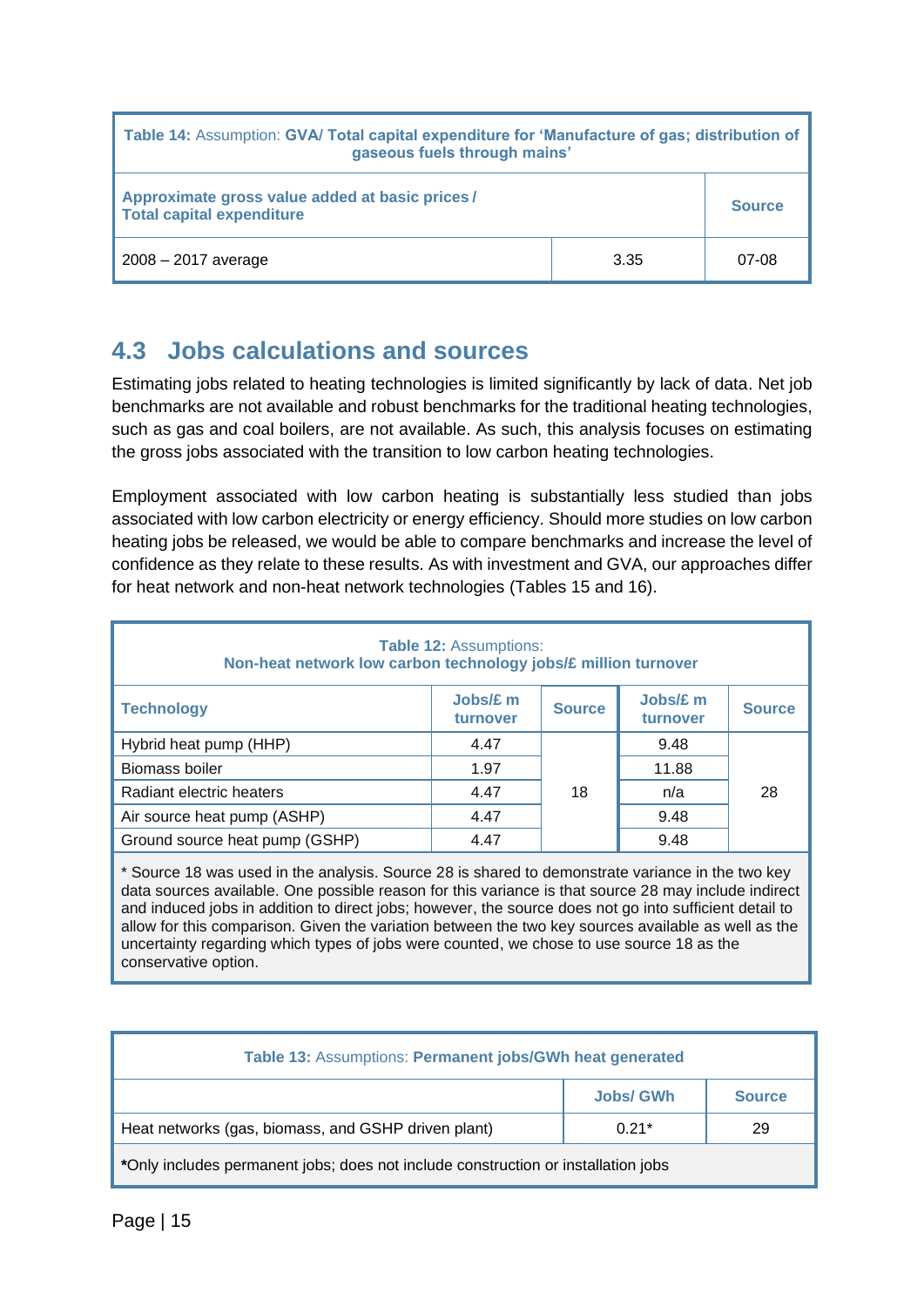## <span id="page-15-0"></span>**5. About the authors**

This technical annex and the economic modelling and analysis which supported the regional energy planning was prepared by the Welsh Government Energy Service.

The Energy Service appointed John Ward, Managing Director of Pengwern Associates, to provide technical and quality assurance to the economic modelling process and outputs. John is a Visiting Senior Fellow at the Grantham Research Institute on Climate Change and the Environment. He holds an MSc in Economics (Distinction) from University College London and a BA (Hons) in Philosophy, Politics and Economics from the University of Oxford.

The economic modelling and analysis was reviewed and refined in discussion with members of the Welsh Government's Climate Change, Energy and Economist teams.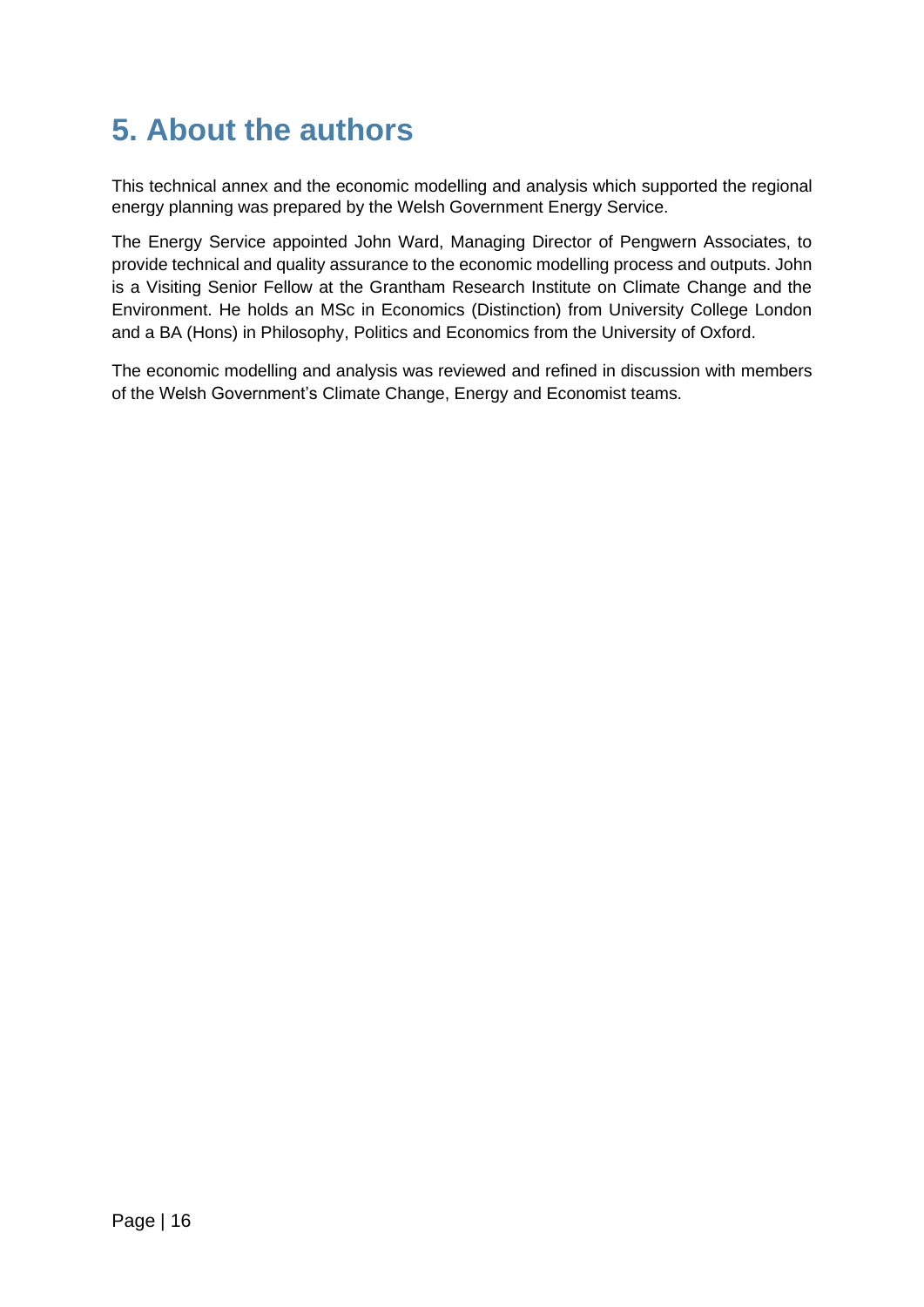## <span id="page-16-0"></span>**6. Data sources and references**

| <b>Source</b> | <b>Reference</b>                                                                                                                                                                                                                                                                                                                                                                                                                                         | <b>Category</b>                                                 |
|---------------|----------------------------------------------------------------------------------------------------------------------------------------------------------------------------------------------------------------------------------------------------------------------------------------------------------------------------------------------------------------------------------------------------------------------------------------------------------|-----------------------------------------------------------------|
| 01            | Office for National Statistics. 2018. Annual Business Survey<br>technical report: August 2018.                                                                                                                                                                                                                                                                                                                                                           | All: GVA                                                        |
| 02            | HM Treasury. 2020. The Green Book: Central Government<br>Guidance on Appraisal and Evaluation.                                                                                                                                                                                                                                                                                                                                                           | All                                                             |
| 03            | Rutovitz, J., Dominish, E. and Downes, J. 2015. Calculating<br>global energy sector jobs: 2015 methodology. Prepared for<br>Greenpeace International by the Institute for Sustainable<br>Futures, University of Technology Sydney                                                                                                                                                                                                                        | Electricity generation:<br>jobs                                 |
| 04            | UKERC, 2014. Low Carbon Job: The evidence for net job<br>creation from policy support for energy efficiency and<br>renewable energy                                                                                                                                                                                                                                                                                                                      | Electricity generation /<br>Domestic energy<br>efficiency: jobs |
| 05            | Ram M., Bogdanov D., Aghahosseini A., Gulagi A., Oyewo<br>A.S., Child M., Caldera U., Sadovskaia K., Farfan J., Barbosa<br>LSNS., Fasihi M., Khalili S., Dalheimer B., Gruber G., Traber<br>T., De Caluwe F., Fell H.-J., Breyer C, 2019. Global Energy<br>System based on 100% Renewable Energy - Power, Heat,<br>Transport and Desalination Sectors. Study by Lappeenranta<br>University of Technology and Energy Watch Group,<br>Lappeenranta, Berlin | Electricity generation:<br>jobs                                 |
| 06            | WEI, M., Patadia, S., Kammen, D.M. 2010. Putting renewables<br>and energy to work: How many jobs can the clean energy<br>industry generate in the US? Energy Policy (38) 919-931                                                                                                                                                                                                                                                                         | Electricity generation:<br>jobs                                 |
| 07            | Eurostat, 2017. https://ec.europa.eu/eurostat/statistics-<br>explained/index.php/Glossary:Basic_price                                                                                                                                                                                                                                                                                                                                                    | All: GVA                                                        |
| 08            | ONS, 2019. Annual Business Survey. Non-financial business<br>economy, UK: Sections A to S                                                                                                                                                                                                                                                                                                                                                                | Electricity generation:<br><b>GVA</b>                           |
| 09            | BEIS, 2016. Electricity Generation Costs                                                                                                                                                                                                                                                                                                                                                                                                                 | Electricity generation:<br>investment                           |
| 10            | BEIS, TLP Tidal Lagoon Programme: Factsheet                                                                                                                                                                                                                                                                                                                                                                                                              | Electricity generation:<br>investment                           |
| 11            | European Climate Foundation, 2016. RAP, Association for the<br>Conservation of Energy. Buildings and the 5th Carbon Budget.                                                                                                                                                                                                                                                                                                                              | Domestic energy<br>efficiency: investment                       |
| 12            | Thegreenage.co.uk, 2020. Flue Gas Heat Recovery Systems                                                                                                                                                                                                                                                                                                                                                                                                  | Domestic energy<br>efficiency: investment                       |
| 13            | Thegreenage.co.uk, 2020. Price of lightbulbs                                                                                                                                                                                                                                                                                                                                                                                                             | Domestic energy<br>efficiency: investment                       |
| 14            | Thegreenage.co.uk, 2020. Waste Heat Recovery Systems                                                                                                                                                                                                                                                                                                                                                                                                     | Domestic energy<br>efficiency: investment                       |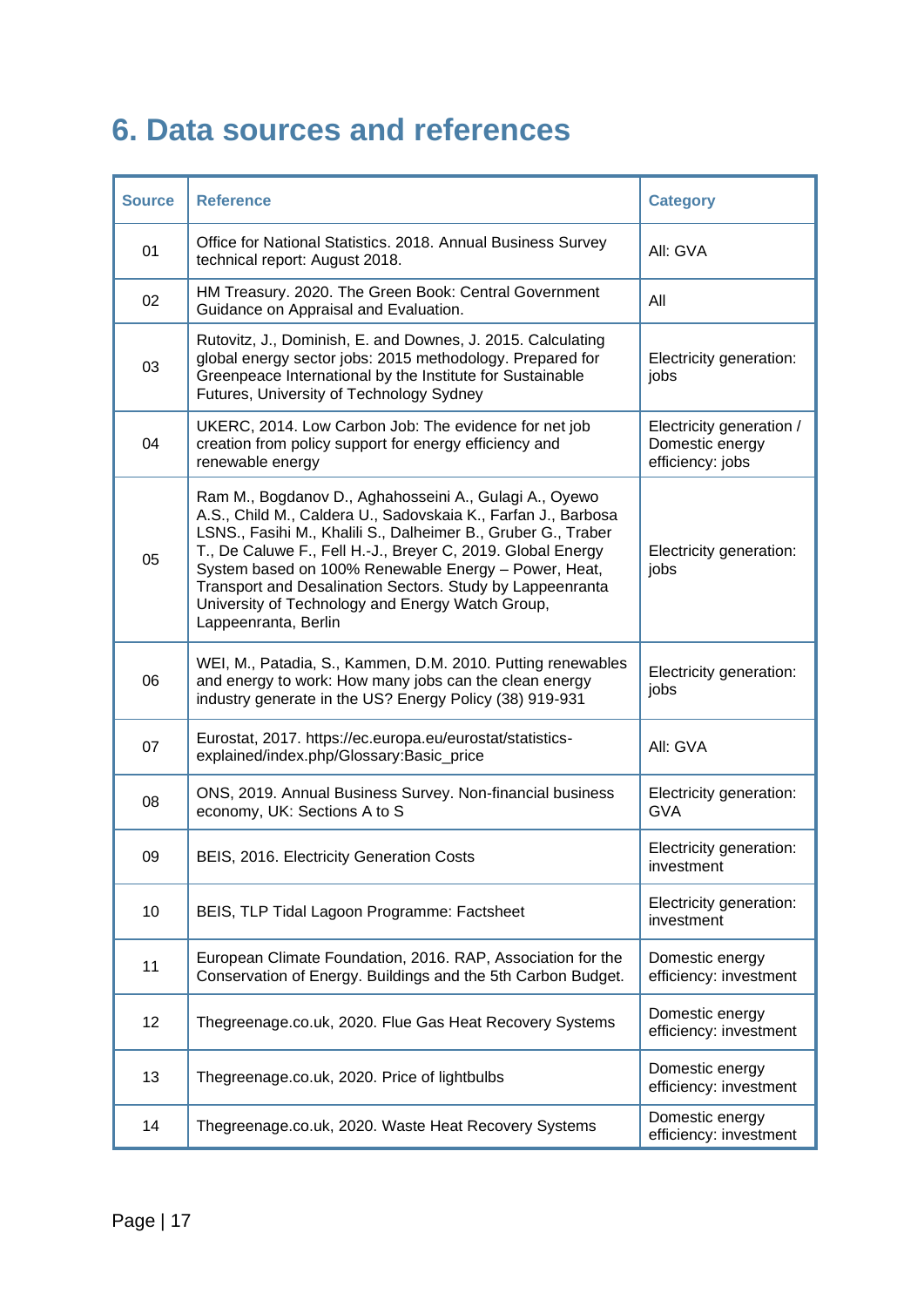| 15 | Garrett-Peltier, H. 2017. Green versus brown: Comparing the<br>employment impacts of energy efficiency, renewable energy,<br>and fossil fuels using an input-output model. Economic<br>modelling (61) 439 -447                                         | Domestic energy<br>efficiency: jobs |
|----|--------------------------------------------------------------------------------------------------------------------------------------------------------------------------------------------------------------------------------------------------------|-------------------------------------|
| 16 | OECD. Purchasing power parities (PPP).                                                                                                                                                                                                                 | Domestic energy<br>efficiency: jobs |
| 17 | ONS, 2019. Annual Business Survey (ABS) Non-financial<br>business economy, UK: section f: construction and section c:<br>manufacturing                                                                                                                 | Domestic energy<br>efficiency: GVA  |
| 18 | Low Carbon and Renewable Energy Economy (LCREE) survey<br>estimates, UK, 2014 to 2018. UK Renewable Heat<br>FTE/turnover                                                                                                                               | Domestic energy<br>efficiency: GVA  |
| 19 | BEIS, 2017. What does it cost to retrofit homes? Updating the<br>Cost Assumptions for BEIS's Energy Efficiency Modelling                                                                                                                               | Domestic heat:<br>investment        |
| 20 | Carbon Trust, 2020. Interview with Will Rivers (heat pump<br>expert)                                                                                                                                                                                   | Domestic heat:<br>investment        |
| 21 | Price your job. The Installation Cost of LPG Gas Central<br>heating                                                                                                                                                                                    | Domestic heat:<br>investment        |
| 22 | RHI Monthly official statistics tables August 31 2018. Average<br>Median Capex (10 - 45kW)                                                                                                                                                             | Domestic heat:<br>investment        |
| 23 | The Renewable Energy Hub UK. How Much do infrared<br>heating systems cost                                                                                                                                                                              | Domestic heat:<br>investment        |
| 24 | RHI Monthly official statistics tables August 31 2018. Average<br>Median Capex (4-15kW)                                                                                                                                                                | Domestic heat:<br>investment        |
| 25 | Committee on Climate Change, 2015. Research on district<br>heating and local approaches to heat decarbonisation. A study<br>for the Committee on Climate Change.                                                                                       | Domestic heat:<br>investment        |
| 26 | O.Gudmundsson, J.E. Thorsen, L.Zhang. 2013. Cost analysis<br>of district heating compared to its competing technologies.<br>Outer City averages - Euros converted to GBP on 03/06/2020                                                                 | Domestic heat:<br>investment        |
| 27 | Carbon Trust, 2020. Interview with Dr. Jonathan Williams (heat<br>network expert)                                                                                                                                                                      | Domestic heat:<br>investment & jobs |
| 28 | European Commission. 2019. Competitiveness of the heating<br>and cooling industry and services. Part 1 of the study on the<br>competitiveness of the renewable energy sector. Heat Pumps<br>or biomass Employment/ (turnover in euros * exchange rate) | Domestic heat: jobs                 |
| 29 | Turner and Townsend. Report Expected outcome calculations<br>methodologies. Leeds City Region Energy Accelerator. West<br>Yorkshire Combined Authority.                                                                                                | Domestic heat: jobs                 |